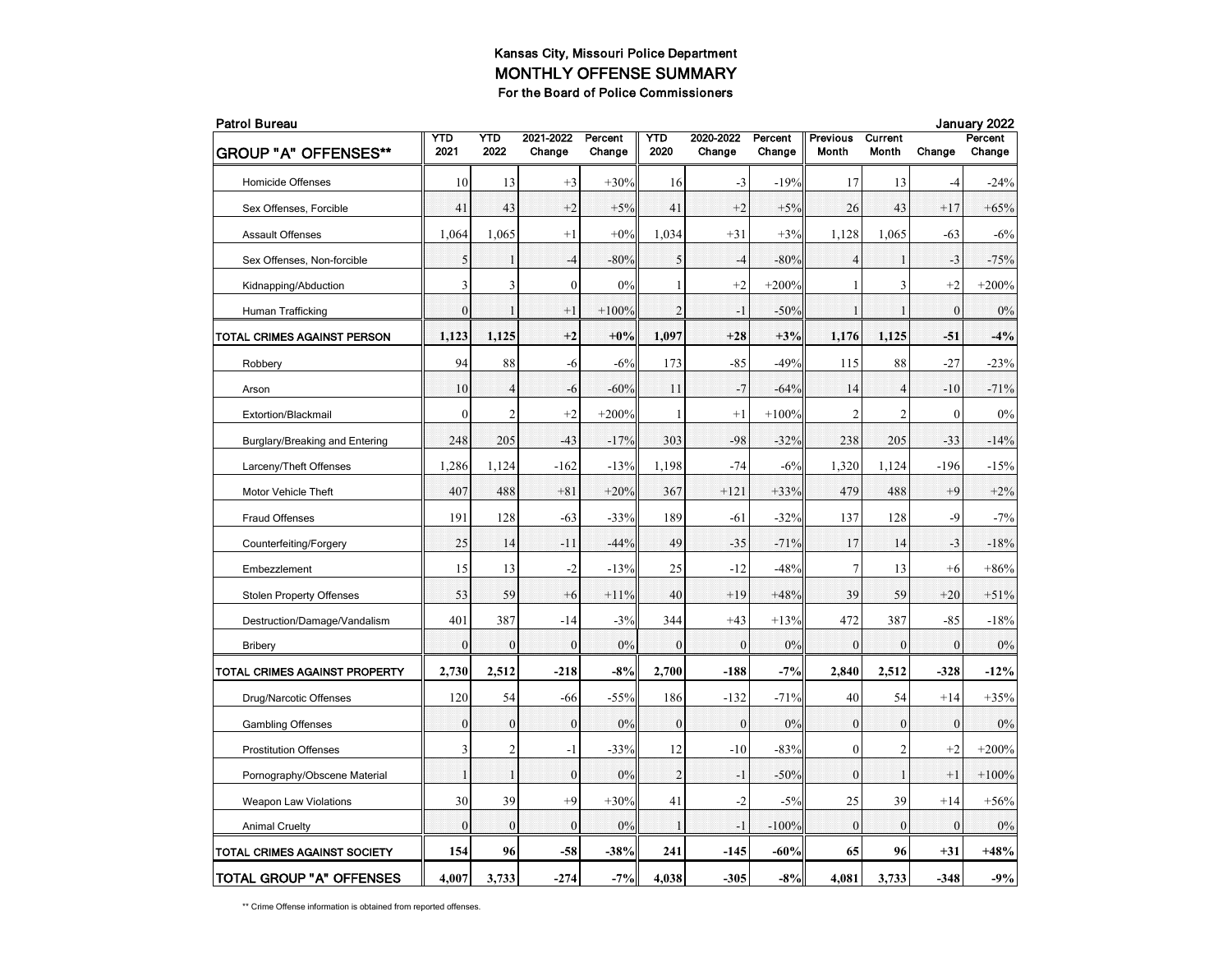| <b>Central Patrol</b>           |                  |                  |                     |                   |                |                     |                   |                          |                         |              | January 2022      |  |  |  |
|---------------------------------|------------------|------------------|---------------------|-------------------|----------------|---------------------|-------------------|--------------------------|-------------------------|--------------|-------------------|--|--|--|
| <b>GROUP "A" OFFENSES**</b>     | YTD<br>2021      | YTD<br>2022      | 2021-2022<br>Change | Percent<br>Change | YTD<br>2020    | 2020-2022<br>Change | Percent<br>Change | <b>Previous</b><br>Month | Current<br><b>Month</b> | Change       | Percent<br>Change |  |  |  |
| <b>Homicide Offenses</b>        | 1                | 2                | $+1$                | $+100%$           | $\mathbf{0}$   | $+2$                | $+200%$           | 2                        | 2                       | $\mathbf{0}$ | 0%                |  |  |  |
| Sex Offenses, Forcible          | 11               | 9                | $-2$                | $-18%$            | $\overline{7}$ | $+2$                | $+29%$            | $\overline{4}$           | 9                       | $+5$         | $+125%$           |  |  |  |
| <b>Assault Offenses</b>         | 178              | 241              | $+63$               | $+35%$            | 220            | $+21$               | $+10%$            | 235                      | 241                     | $+6$         | $+3%$             |  |  |  |
| Sex Offenses, Non-forcible      | $\mathbf 1$      | 1                | $\mathbf{0}$        | 0%                | $\mathbf{1}$   | $\boldsymbol{0}$    | 0%                | $\mathbf{1}$             | $\mathbf{1}$            | $\mathbf{0}$ | 0%                |  |  |  |
| Kidnapping/Abduction            | $\mathbf{0}$     | $\boldsymbol{0}$ | $\overline{0}$      | 0%                | $\mathbf{0}$   | $\mathbf{0}$        | 0%                | $\mathbf{0}$             | $\mathbf{0}$            | $\theta$     | 0%                |  |  |  |
| Human Trafficking               | $\theta$         | $\mathbf{0}$     | $\theta$            | 0%                | $\mathbf{1}$   | - 1                 | $-100%$           | $\mathbf{1}$             | $\theta$                | $-1$         | $-100%$           |  |  |  |
| TOTAL CRIMES AGAINST PERSON     | 191              | 253              | $+62$               | $+32%$            | 228            | $+25$               | $+11%$            | 242                      | 253                     | $+11$        | $+5%$             |  |  |  |
| Robbery                         | 28               | 20               | $-8$                | $-29%$            | 61             | $-41$               | $-67%$            | 28                       | 20                      | -8           | $-29%$            |  |  |  |
| Arson                           | $\overline{2}$   | $\mathbf{0}$     | $-2$                | $-100%$           | $\mathbf{1}$   | $-1$                | $-100%$           | $\overline{2}$           | $\mathbf{0}$            | $-2$         | $-100%$           |  |  |  |
| Extortion/Blackmail             | $\mathbf{0}$     | $\mathbf{0}$     | $\overline{0}$      | 0%                | $\mathbf{0}$   | $\mathbf{0}$        | 0%                | $\mathbf{0}$             | $\mathbf{0}$            | $\mathbf{0}$ | 0%                |  |  |  |
| Burglary/Breaking and Entering  | 57               | 42               | $-15$               | $-26%$            | 76             | $-34$               | $-45%$            | 52                       | 42                      | $-10$        | $-19%$            |  |  |  |
| Larceny/Theft Offenses          | 374              | 408              | $+34$               | $+9%$             | 330            | $+78$               | $+24%$            | 470                      | 408                     | $-62$        | $-13%$            |  |  |  |
| Motor Vehicle Theft             | 106              | 139              | $+33$               | $+31%$            | 74             | $+65$               | $+88%$            | 125                      | 139                     | $+14$        | $+11\%$           |  |  |  |
| <b>Fraud Offenses</b>           | 34               | 29               | $-5$                | $-15%$            | 39             | $-10$               | $-26%$            | 31                       | 29                      | $-2$         | $-6%$             |  |  |  |
| Counterfeiting/Forgery          | 10               | 3                | $-7$                | $-70%$            | 10             | $-7$                | $-70%$            | $\overline{2}$           | 3                       | $+1$         | $+50%$            |  |  |  |
| Embezzlement                    | $\overline{2}$   | $\overline{2}$   | $\mathbf{0}$        | 0%                | 4              | $-2$                | $-50%$            | $\mathbf{0}$             | 2                       | $+2$         | $+200%$           |  |  |  |
| <b>Stolen Property Offenses</b> | $\overline{7}$   | 13               | $+6$                | $+86%$            | 8              | $+5$                | $+63%$            | 11                       | 13                      | $+2$         | $+18%$            |  |  |  |
| Destruction/Damage/Vandalism    | 126              | 146              | $+20$               | $+16%$            | 81             | $+65$               | $+80%$            | 177                      | 146                     | $-31$        | $-18%$            |  |  |  |
| <b>Bribery</b>                  | $\bf{0}$         | $\mathbf{0}$     | $\overline{0}$      | 0%                | $\mathbf{0}$   | $\mathbf{0}$        | 0%                | $\mathbf{0}$             | $\mathbf{0}$            | $\mathbf{0}$ | $0\%$             |  |  |  |
| TOTAL CRIMES AGAINST PROPERTY   | 746              | 802              | $+56$               | $+8%$             | 684            | $+118$              | $+17%$            | 898                      | 802                     | -96          | $-11%$            |  |  |  |
| Drug/Narcotic Offenses          | 31               | 21               | $-10$               | $-32%$            | 76             | $-55$               | $-72%$            | 12                       | 21                      | $+9$         | $+75%$            |  |  |  |
| <b>Gambling Offenses</b>        | $\Omega$         | $\mathbf{0}$     | $\mathbf{0}$        | 0%                | $\theta$       | $\mathbf{0}$        | 0%                | $\mathbf{0}$             | $\mathbf{0}$            | $\mathbf{0}$ | 0%                |  |  |  |
| <b>Prostitution Offenses</b>    | $\boldsymbol{0}$ | $\boldsymbol{0}$ | $\boldsymbol{0}$    | 0%                | $\overline{c}$ | $-2$                | $-100%$           | $\boldsymbol{0}$         | $\mathbf{0}$            | $\theta$     | 0%                |  |  |  |
| Pornography/Obscene Material    | $\mathbf{1}$     | $\mathbf{1}$     | $\mathbf{0}$        | 0%                | $\mathbf{1}$   | $\mathbf{0}$        | $0\%$             | $\boldsymbol{0}$         | $\mathbf{1}$            | $+1$         | $+100%$           |  |  |  |
| <b>Weapon Law Violations</b>    | $\overline{7}$   | 10               | $+3$                | $+43%$            | 7              | $+3$                | $+43%$            | $\tau$                   | 10                      | $+3$         | $+43%$            |  |  |  |
| <b>Animal Cruelty</b>           | $\theta$         | $\mathbf{0}$     | $\theta$            | 0%                | $\theta$       | $\theta$            | 0%                | $\mathbf{0}$             | $\theta$                | $\theta$     | 0%                |  |  |  |
| TOTAL CRIMES AGAINST SOCIETY    | 39               | 32               | $-7$                | $-18%$            | 86             | $-54$               | -63%              | 19                       | 32                      | $+13$        | $+68%$            |  |  |  |
| TOTAL GROUP "A" OFFENSES        | 976              | 1,087            | $+111$              | $+11%$            | 998            | $+89$               | $+9%$             | 1,159                    | 1,087                   | $-72$        | $-6\%$            |  |  |  |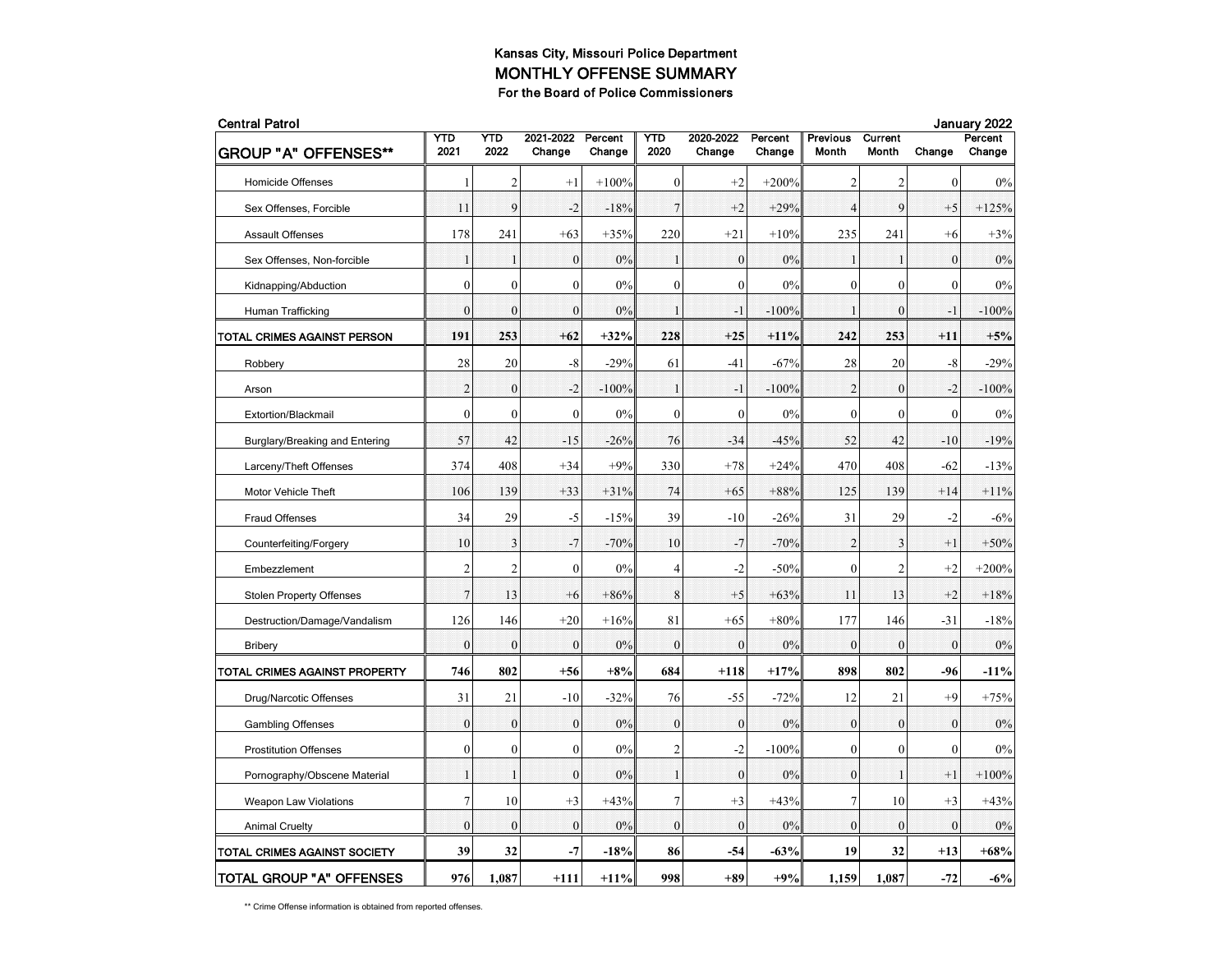| <b>Metro Patrol</b>             |                |                |                     |                   |                    |                     |                   |                          |                  | January 2022     |                   |  |
|---------------------------------|----------------|----------------|---------------------|-------------------|--------------------|---------------------|-------------------|--------------------------|------------------|------------------|-------------------|--|
| <b>GROUP "A" OFFENSES**</b>     | YTD<br>2021    | YTD<br>2022    | 2021-2022<br>Change | Percent<br>Change | <b>YTD</b><br>2020 | 2020-2022<br>Change | Percent<br>Change | <b>Previous</b><br>Month | Current<br>Month | Change           | Percent<br>Change |  |
| Homicide Offenses               | 1              | $\overline{4}$ | $+3$                | $+300%$           | 6                  | $-2$                | $-33%$            | 6                        | 4                | $-2$             | $-33%$            |  |
| Sex Offenses, Forcible          | 5              | 7              | $+2$                | $+40%$            | 6                  | $+1$                | $+17%$            | 3                        | $7\phantom{.0}$  | $+4$             | $+133%$           |  |
| <b>Assault Offenses</b>         | 268            | 258            | $-10$               | $-4%$             | 223                | $+35$               | $+16%$            | 260                      | 258              | $-2$             | $-1\%$            |  |
| Sex Offenses, Non-forcible      | $\mathbf{0}$   | $\mathbf{0}$   | $\mathbf{0}$        | 0%                | $\mathbf{0}$       | $\boldsymbol{0}$    | 0%                | $\mathbf{1}$             | $\mathbf{0}$     | $-1$             | $-100%$           |  |
| Kidnapping/Abduction            | $\mathbf{0}$   | 3              | $+3$                | $+300%$           | 1                  | $+2$                | $+200%$           | $\mathbf{1}$             | 3                | $+2$             | $+200%$           |  |
| Human Trafficking               | $\theta$       | $\mathbf{1}$   | $+1$                | $+100%$           | $\mathbf{0}$       | $+1$                | $+100%$           | $\overline{0}$           | 1                | $+1$             | $+100%$           |  |
| TOTAL CRIMES AGAINST PERSON     | 274            | 272            | $-2$                | $-1%$             | 236                | $+36$               | $+15%$            | 271                      | 272              | $+1$             | $+0\%$            |  |
| Robbery                         | 13             | 17             | $+4$                | $+31%$            | 29                 | $-12$               | $-41%$            | 24                       | 17               | $-7$             | $-29%$            |  |
| Arson                           | $\mathbf{1}$   | 1              | $\mathbf{0}$        | 0%                | 5                  | $-4$                | $-80%$            | $\mathbf{1}$             | ា                | $\mathbf{0}$     | 0%                |  |
| Extortion/Blackmail             | $\mathbf{0}$   | $\mathbf{0}$   | $\boldsymbol{0}$    | 0%                | 1                  | $-1$                | $-100%$           | $\mathbf{1}$             | $\boldsymbol{0}$ | $-1$             | $-100%$           |  |
| Burglary/Breaking and Entering  | 58             | 59             | $+1$                | $+2%$             | 68                 | -9                  | $-13%$            | 63                       | 59               | $-4$             | $-6%$             |  |
| Larceny/Theft Offenses          | 197            | 159            | $-38$               | $-19%$            | 176                | $-17$               | $-10%$            | 202                      | 159              | $-43$            | $-21%$            |  |
| Motor Vehicle Theft             | 64             | 60             | $-4$                | $-6%$             | 60                 | $\mathbf{0}$        | 0%                | 87                       | 60               | $-27$            | $-31%$            |  |
| Fraud Offenses                  | 31             | 19             | $-12$               | $-39%$            | 22                 | $-3$                | $-14%$            | 19                       | 19               | $\mathbf{0}$     | 0%                |  |
| Counterfeiting/Forgery          | 3              | 3              | $\boldsymbol{0}$    | 0%                | 9                  | $-6$                | $-67%$            | $\overline{7}$           | 3                | $-4$             | $-57%$            |  |
| Embezzlement                    | $\overline{c}$ | $\overline{2}$ | $\boldsymbol{0}$    | 0%                | 8                  | $-6$                | $-75%$            | $\mathfrak{2}$           | 2                | $\boldsymbol{0}$ | $0\%$             |  |
| <b>Stolen Property Offenses</b> | 10             | 8              | $-2$                | $-20%$            | $\overline{7}$     | $+1$                | $+14%$            | 11                       | 8                | $-3$             | $-27%$            |  |
| Destruction/Damage/Vandalism    | 95             | 62             | $-33$               | $-35%$            | 82                 | $-20$               | $-24%$            | 79                       | 62               | $-17$            | $-22%$            |  |
| <b>Bribery</b>                  | $\overline{0}$ | $\mathbf{0}$   | $\overline{0}$      | 0%                | $\mathbf{0}$       | $\mathbf{0}$        | 0%                | $\mathbf{0}$             | $\mathbf{0}$     | $\mathbf{0}$     | 0%                |  |
| TOTAL CRIMES AGAINST PROPERTY   | 474            | 390            | -84                 | $-18%$            | 467                | $-77$               | $-16%$            | 496                      | 390              | $-106$           | $-21%$            |  |
| Drug/Narcotic Offenses          | 23             | 3              | $-20$               | $-87%$            | 14                 | $-11$               | $-79%$            | $\boldsymbol{7}$         | 3                | $-4$             | $-57%$            |  |
| <b>Gambling Offenses</b>        | $\mathbf{0}$   | $\mathbf{0}$   | $\boldsymbol{0}$    | 0%                | $\mathbf{0}$       | $\boldsymbol{0}$    | 0%                | $\mathbf{0}$             | $\mathbf{0}$     | $\mathbf{0}$     | 0%                |  |
| <b>Prostitution Offenses</b>    | $\mathbf{0}$   | $\mathbf{0}$   | $\overline{0}$      | 0%                | $\mathbf{0}$       | $\mathbf{0}$        | 0%                | $\mathbf{0}$             | $\overline{0}$   | $\mathbf{0}$     | $0\%$             |  |
| Pornography/Obscene Material    | $\overline{0}$ | $\mathbf{0}$   | $\overline{0}$      | 0%                | 1                  | $-1$                | $-100%$           | $\overline{0}$           | $\mathbf{0}$     | $\mathbf{0}$     | 0%                |  |
| <b>Weapon Law Violations</b>    | 8              | 10             | $+2$                | $+25%$            | 7                  | $+3$                | $+43%$            | 6                        | 10               | $+4$             | $+67%$            |  |
| <b>Animal Cruelty</b>           | $\mathbf{0}$   | $\mathbf{0}$   | $\mathbf{0}$        | 0%                | $\mathbf{0}$       | $\mathbf{0}$        | 0%                | $\mathbf{0}$             | $\mathbf{0}$     | $\overline{0}$   | 0%                |  |
| TOTAL CRIMES AGAINST SOCIETY    | 31             | 13             | $-18$               | $-58%$            | 22                 | -9                  | $-41%$            | 13                       | 13               | 0                | $0\%$             |  |
| <b>TOTAL GROUP "A" OFFENSES</b> | 779            | 675            | $-104$              | $-13%$            | 725                | $-50$               | $-7%$             | 780                      | 675              | $-105$           | $-13%$            |  |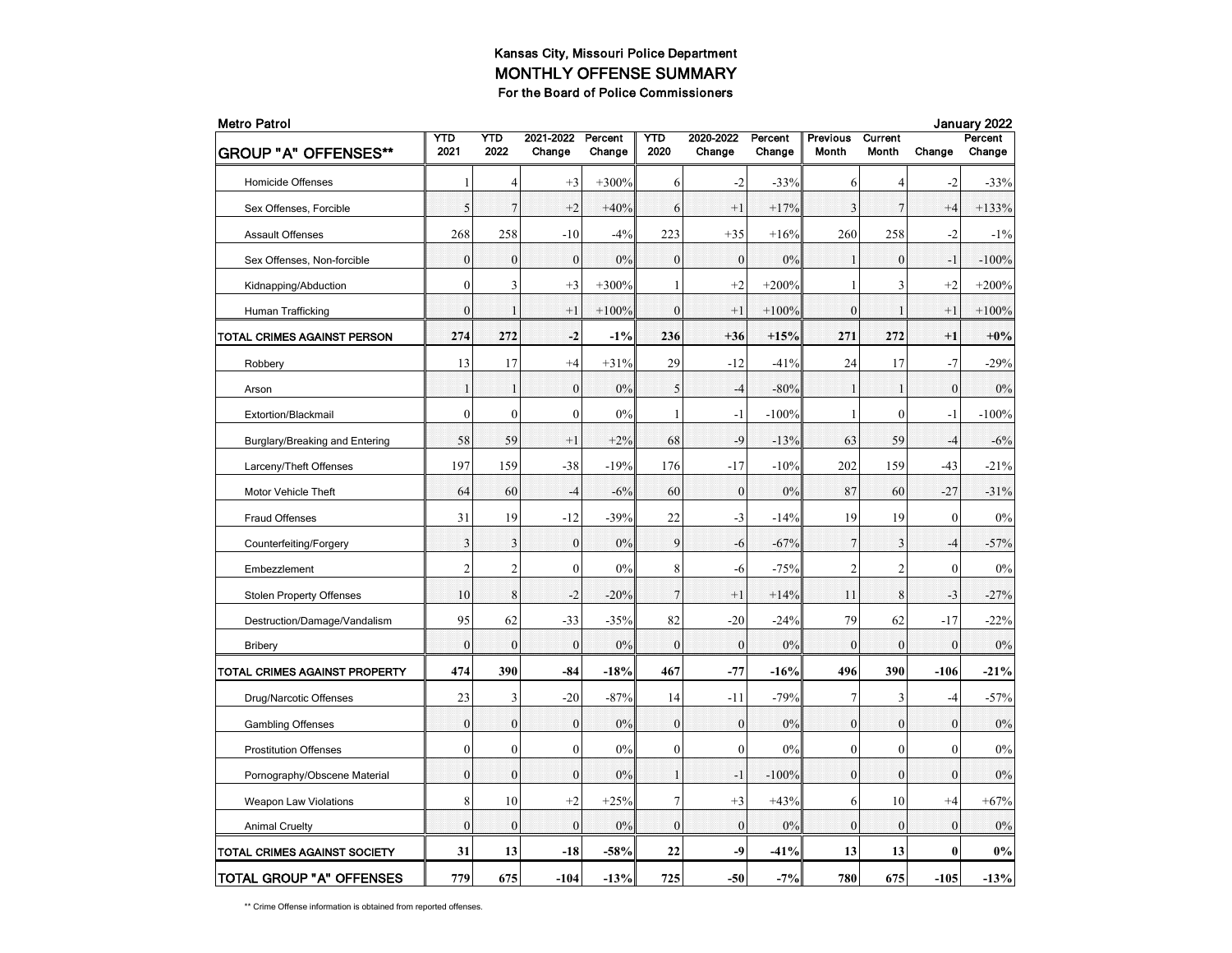| <b>East Patrol</b>              |                  |                  |                     |                   |                |                     |                   |                          |                         | January 2022     |                   |  |  |
|---------------------------------|------------------|------------------|---------------------|-------------------|----------------|---------------------|-------------------|--------------------------|-------------------------|------------------|-------------------|--|--|
| <b>GROUP "A" OFFENSES**</b>     | YTD<br>2021      | YTD<br>2022      | 2021-2022<br>Change | Percent<br>Change | YTD<br>2020    | 2020-2022<br>Change | Percent<br>Change | <b>Previous</b><br>Month | Current<br><b>Month</b> | Change           | Percent<br>Change |  |  |
| <b>Homicide Offenses</b>        | 5                | 6                | $+1$                | $+20%$            | 7              | $-1$                | $-14%$            | 6                        | 6                       | $\theta$         | 0%                |  |  |
| Sex Offenses, Forcible          | 11               | 18               | $+7$                | $+64%$            | 13             | $+5$                | $+38%$            | 10                       | 18                      | $+8$             | $+80%$            |  |  |
| <b>Assault Offenses</b>         | 302              | 273              | $-29$               | $-10%$            | 307            | $-34$               | $-11%$            | 318                      | 273                     | $-45$            | $-14%$            |  |  |
| Sex Offenses, Non-forcible      | $\overline{4}$   | $\boldsymbol{0}$ | $-4$                | $-100%$           | $\overline{4}$ | $-4$                | $-100%$           | $\mathbf{0}$             | $\mathbf{0}$            | $\boldsymbol{0}$ | 0%                |  |  |
| Kidnapping/Abduction            | 3                | $\mathbf{0}$     | $-3$                | $-100%$           | $\mathbf{0}$   | $\mathbf{0}$        | 0%                | $\mathbf{0}$             | $\mathbf{0}$            | $\theta$         | 0%                |  |  |
| Human Trafficking               | $\theta$         | $\theta$         | $\theta$            | 0%                | $\mathbf{1}$   | - 1                 | $-100%$           | $\mathbf{0}$             | $\theta$                | $\theta$         | 0%                |  |  |
| TOTAL CRIMES AGAINST PERSON     | 325              | 297              | $-28$               | $-9%$             | 331            | -34                 | $-10%$            | 334                      | 297                     | $-37$            | $-11%$            |  |  |
| Robbery                         | 29               | 26               | $-3$                | $-10%$            | 48             | $-22$               | $-46%$            | 40                       | 26                      | $-14$            | $-35%$            |  |  |
| Arson                           | $\overline{7}$   | $\overline{2}$   | $-5$                | $-71%$            | 5              | $-3$                | $-60%$            | 9                        | $\overline{2}$          | $-7$             | $-78%$            |  |  |
| Extortion/Blackmail             | $\mathbf{0}$     | $\overline{c}$   | $+2$                | $+200%$           | $\mathbf{0}$   | $+2$                | $+200%$           | 1                        | $\overline{c}$          | $+1$             | $+100%$           |  |  |
| Burglary/Breaking and Entering  | 59               | 43               | $-16$               | $-27%$            | 64             | $-21$               | $-33%$            | 55                       | 43                      | $-12$            | $-22%$            |  |  |
| Larceny/Theft Offenses          | 211              | 193              | $-18$               | $-9%$             | 240            | $-47$               | $-20%$            | 219                      | 193                     | $-26$            | $-12%$            |  |  |
| Motor Vehicle Theft             | 101              | 141              | $+40$               | $+40%$            | 100            | $+41$               | $+41%$            | 131                      | 141                     | $+10$            | $+8%$             |  |  |
| <b>Fraud Offenses</b>           | 31               | 15               | $-16$               | $-52%$            | 33             | $-18$               | $-55%$            | 24                       | 15                      | $-9$             | $-38%$            |  |  |
| Counterfeiting/Forgery          | $\overline{4}$   | 3                | $-1$                | $-25%$            | 10             | $-7$                | $-70%$            | 3                        | 3                       | $\mathbf{0}$     | 0%                |  |  |
| Embezzlement                    | $\overline{2}$   | 3                | $+1$                | $+50%$            | 4              | $-1$                | $-25%$            | $\mathbf{0}$             | 3                       | $+3$             | $+300%$           |  |  |
| <b>Stolen Property Offenses</b> | 24               | 16               | $-8$                | $-33%$            | 19             | $-3$                | $-16%$            | 11                       | 16                      | $+5$             | $+45%$            |  |  |
| Destruction/Damage/Vandalism    | 83               | 80               | $-3$                | $-4%$             | 87             | $-7$                | $-8%$             | 94                       | 80                      | $-14$            | $-15%$            |  |  |
| <b>Bribery</b>                  | $\bf{0}$         | $\mathbf{0}$     | $\overline{0}$      | 0%                | $\mathbf{0}$   | $\mathbf{0}$        | 0%                | $\mathbf{0}$             | $\mathbf{0}$            | $\mathbf{0}$     | $0\%$             |  |  |
| TOTAL CRIMES AGAINST PROPERTY   | 551              | 524              | $-27$               | $-5%$             | 610            | -86                 | $-14%$            | 587                      | 524                     | -63              | $-11%$            |  |  |
| Drug/Narcotic Offenses          | 37               | 19               | $-18$               | $-49%$            | 67             | $-48$               | $-72%$            | 15                       | 19                      | $+4$             | $+27%$            |  |  |
| <b>Gambling Offenses</b>        | $\Omega$         | $\mathbf{0}$     | $\mathbf{0}$        | 0%                | $\theta$       | $\mathbf{0}$        | 0%                | $\mathbf{0}$             | $\theta$                | $\mathbf{0}$     | 0%                |  |  |
| <b>Prostitution Offenses</b>    | $\boldsymbol{0}$ | $\boldsymbol{0}$ | $\boldsymbol{0}$    | 0%                | 3              | $-3$                | $-100%$           | $\boldsymbol{0}$         | $\mathbf{0}$            | $\theta$         | 0%                |  |  |
| Pornography/Obscene Material    | $\mathbf{0}$     | $\boldsymbol{0}$ | $\mathbf{0}$        | 0%                | $\mathbf{0}$   | $\mathbf{0}$        | $0\%$             | $\boldsymbol{0}$         | $\mathbf{0}$            | $\mathbf{0}$     | 0%                |  |  |
| <b>Weapon Law Violations</b>    | 10               | 16               | $+6$                | $+60%$            | 19             | $-3$                | $-16%$            | 9                        | 16                      | $+7$             | $+78%$            |  |  |
| <b>Animal Cruelty</b>           | $\theta$         | $\mathbf{0}$     | $\theta$            | 0%                | $\theta$       | $\theta$            | 0%                | $\mathbf{0}$             | $\theta$                | $\theta$         | 0%                |  |  |
| TOTAL CRIMES AGAINST SOCIETY    | 47               | 35               | $-12$               | $-26%$            | 89             | $-54$               | $-61%$            | 24                       | 35                      | +11              | $+46%$            |  |  |
| TOTAL GROUP "A" OFFENSES        | 923              | 856              | $-67$               | $-7%$             | 1,030          | $-174$              | $-17%$            | 945                      | 856                     | $-89$            | $-9%$             |  |  |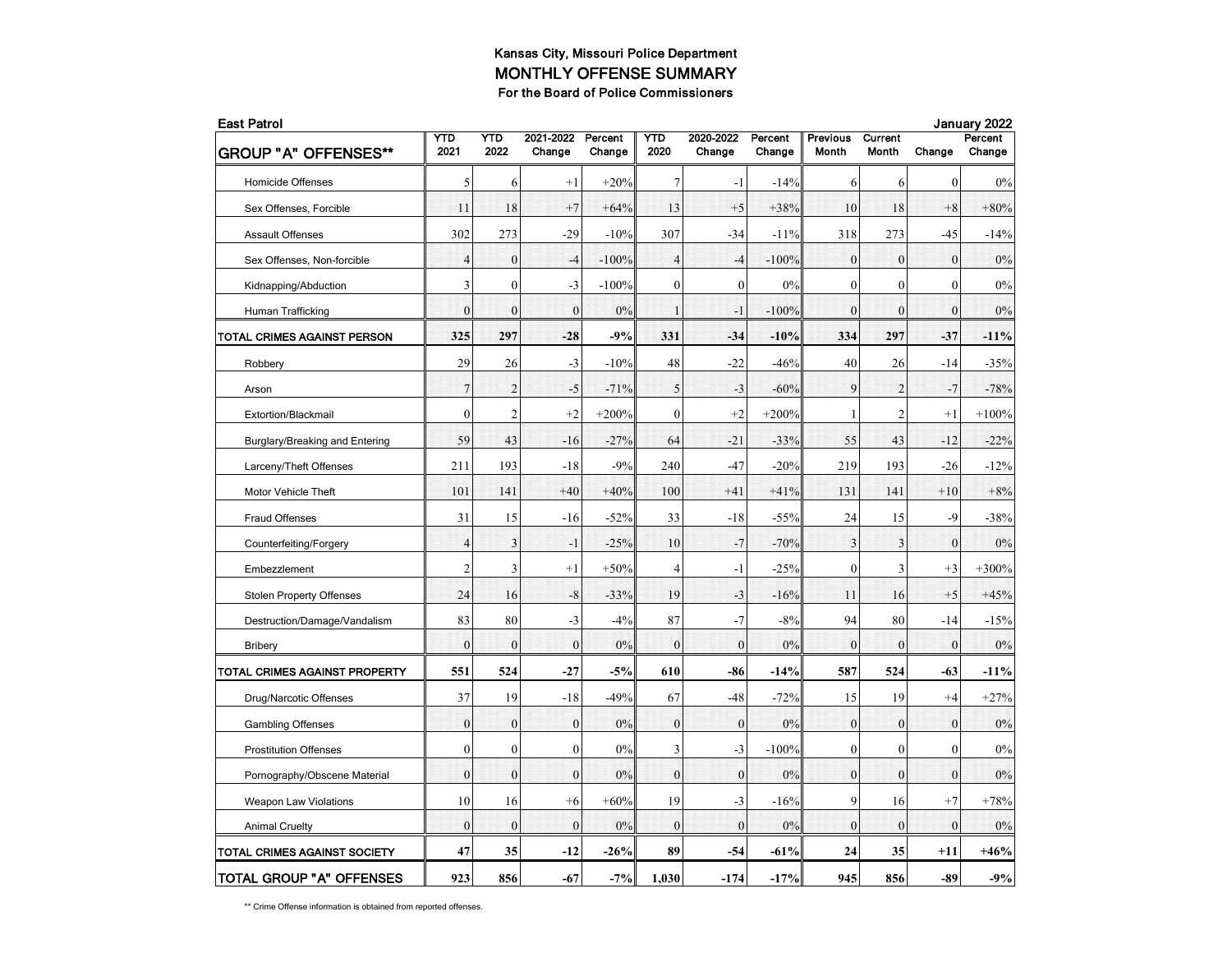| <b>North Patrol</b>             |                  |                  |                     |                   |                  |                     |                   |                          |                         |                  | January 2022      |
|---------------------------------|------------------|------------------|---------------------|-------------------|------------------|---------------------|-------------------|--------------------------|-------------------------|------------------|-------------------|
| <b>GROUP "A" OFFENSES**</b>     | YTD<br>2021      | YTD<br>2022      | 2021-2022<br>Change | Percent<br>Change | YTD<br>2020      | 2020-2022<br>Change | Percent<br>Change | <b>Previous</b><br>Month | Current<br><b>Month</b> | Change           | Percent<br>Change |
| <b>Homicide Offenses</b>        | 1                | $\mathbf{0}$     | $-1$                | $-100%$           | $\mathbf{0}$     | $\mathbf{0}$        | 0%                | $\mathbf{0}$             | $\mathbf{0}$            | $\mathbf{0}$     | 0%                |
| Sex Offenses, Forcible          | $\mathbf{1}$     | 3                | $+2$                | $+200%$           | $\overline{4}$   | $-1$                | $-25%$            | $\overline{2}$           | 3                       | $+1$             | $+50%$            |
| <b>Assault Offenses</b>         | 73               | 68               | $-5$                | $-7%$             | 49               | $+19$               | $+39%$            | 75                       | 68                      | $-7$             | $-9%$             |
| Sex Offenses, Non-forcible      | $\mathbf{0}$     | $\boldsymbol{0}$ | $\mathbf{0}$        | 0%                | $\boldsymbol{0}$ | $\boldsymbol{0}$    | 0%                | $\mathbf{1}$             | $\boldsymbol{0}$        | $-1$             | $-100%$           |
| Kidnapping/Abduction            | $\boldsymbol{0}$ | $\mathbf{0}$     | $\overline{0}$      | 0%                | $\mathbf{0}$     | $\mathbf{0}$        | 0%                | $\boldsymbol{0}$         | $\mathbf{0}$            | $\boldsymbol{0}$ | 0%                |
| Human Trafficking               | $\theta$         | $\mathbf{0}$     | $\overline{0}$      | 0%                | $\mathbf{0}$     | $\theta$            | 0%                | $\mathbf{0}$             | $\theta$                | $\mathbf{0}$     | 0%                |
| TOTAL CRIMES AGAINST PERSON     | 75               | 71               | -4                  | $-5%$             | 53               | $+18$               | $+34%$            | 78                       | 71                      | $-7$             | $-9%$             |
| Robbery                         | 5                | 5                | $\mathbf{0}$        | 0%                | 3                | $+2$                | $+67%$            | $\overline{7}$           | 5                       | $-2$             | $-29%$            |
| Arson                           | $\boldsymbol{0}$ | $\boldsymbol{0}$ | $\mathbf{0}$        | 0%                | $\mathbf{0}$     | $\boldsymbol{0}$    | $0\%$             | $\bf{0}$                 | $\bf{0}$                | $\boldsymbol{0}$ | 0%                |
| Extortion/Blackmail             | $\overline{0}$   | $\boldsymbol{0}$ | $\boldsymbol{0}$    | 0%                | $\mathbf{0}$     | $\boldsymbol{0}$    | 0%                | $\mathbf{0}$             | $\mathbf{0}$            | $\mathbf{0}$     | 0%                |
| Burglary/Breaking and Entering  | 10               | 17               | $+7$                | $+70%$            | 20               | $-3$                | $-15%$            | 10                       | 17                      | $+7$             | $+70%$            |
| Larceny/Theft Offenses          | 168              | 136              | $-32$               | $-19%$            | 132              | $+4$                | $+3%$             | 141                      | 136                     | $-5$             | $-4%$             |
| Motor Vehicle Theft             | 42               | 44               | $+2$                | $+5%$             | 25               | $+19$               | $+76%$            | 36                       | 44                      | $+8$             | $+22%$            |
| Fraud Offenses                  | 34               | 22               | $-12$               | $-35%$            | 42               | $-20$               | $-48%$            | 30                       | 22                      | -8               | $-27%$            |
| Counterfeiting/Forgery          | $\mathbf{1}$     | $\overline{2}$   | $+1$                | $+100%$           | $\overline{4}$   | $-2$                | $-50%$            | $\overline{2}$           | $\overline{2}$          | $\boldsymbol{0}$ | 0%                |
| Embezzlement                    | $\overline{c}$   | $\overline{c}$   | $\boldsymbol{0}$    | 0%                | $\mathbf{1}$     | $+1$                | $+100%$           | 3                        | $\overline{c}$          | $-1$             | $-33%$            |
| <b>Stolen Property Offenses</b> | 5                | 3                | $-2$                | $-40%$            | $\mathbf{0}$     | $+3$                | $+300%$           | $\mathbf{0}$             | 3                       | $+3$             | $+300%$           |
| Destruction/Damage/Vandalism    | 29               | 21               | $-8$                | $-28%$            | 29               | -8                  | $-28%$            | 24                       | 21                      | $-3$             | $-13%$            |
| <b>Bribery</b>                  | $\overline{0}$   | $\mathbf{0}$     | $\overline{0}$      | 0%                | $\mathbf{0}$     | $\mathbf{0}$        | 0%                | $\mathbf{0}$             | $\theta$                | $\mathbf{0}$     | 0%                |
| TOTAL CRIMES AGAINST PROPERTY   | 296              | 252              | -44                 | -15%              | 256              | $-4$                | $-2\%$            | 253                      | 252                     | $-1$             | $-0\%$            |
| Drug/Narcotic Offenses          | 5                | $\overline{c}$   | $-3$                | $-60%$            | 6                | $-4$                | $-67%$            | $\boldsymbol{0}$         | $\overline{c}$          | $+2$             | $+200%$           |
| <b>Gambling Offenses</b>        | $\mathbf{0}$     | $\boldsymbol{0}$ | $\mathbf{0}$        | 0%                | $\mathbf{0}$     | $\mathbf{0}$        | 0%                | $\mathbf{0}$             | $\mathbf{0}$            | $\mathbf{0}$     | 0%                |
| <b>Prostitution Offenses</b>    | 1                | $\overline{2}$   | $+1$                | $+100%$           | $\mathbf{1}$     | $+1$                | $+100%$           | $\mathbf{0}$             | $\overline{2}$          | $+2$             | $+200%$           |
| Pornography/Obscene Material    | $\mathbf{0}$     | $\mathbf{0}$     | $\overline{0}$      | $0\%$             | $\mathbf{0}$     | $\mathbf{0}$        | 0%                | $\mathbf{0}$             | $\mathbf{0}$            | $\mathbf{0}$     | 0%                |
| <b>Weapon Law Violations</b>    | $\mathbf{0}$     | 2                | $+2$                | $+200%$           | $\overline{c}$   | $\mathbf{0}$        | 0%                | 1                        | 2                       | $^{+1}$          | $+100%$           |
| <b>Animal Cruelty</b>           | $\mathbf{0}$     | $\mathbf{0}$     | $\mathbf{0}$        | 0%                | $\mathbf{0}$     | $\theta$            | 0%                | $\mathbf{0}$             | $\mathbf{0}$            | $\mathbf{0}$     | 0%                |
| TOTAL CRIMES AGAINST SOCIETY    | 6                | 6                | $\bf{0}$            | 0%                | 9                | $-3$                | $-33%$            | 1                        | 6                       | $+5$             | $+500%$           |
| <b>TOTAL GROUP "A" OFFENSES</b> | 377              | 329              | $-48$               | $-13%$            | 318              | $+11$               | $+3%$             | 332                      | 329                     | $-3$             | $-1\%$            |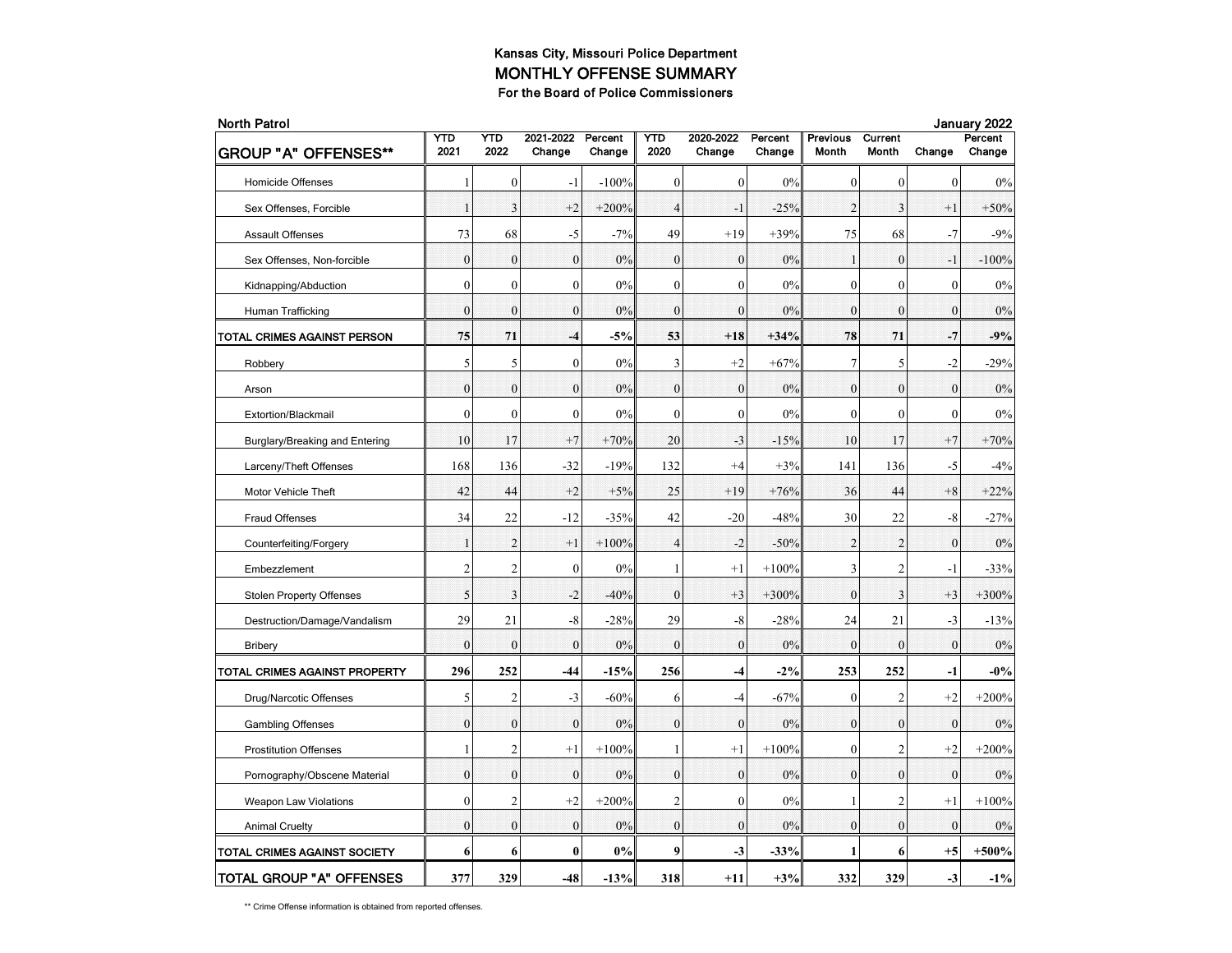| <b>South Patrol</b>             |                |                |                     |                   |                |                     |                   |                   |                         |              | January 2022      |  |
|---------------------------------|----------------|----------------|---------------------|-------------------|----------------|---------------------|-------------------|-------------------|-------------------------|--------------|-------------------|--|
| <b>GROUP "A" OFFENSES**</b>     | YTD<br>2021    | YTD<br>2022    | 2021-2022<br>Change | Percent<br>Change | YTD<br>2020    | 2020-2022<br>Change | Percent<br>Change | Previous<br>Month | Current<br><b>Month</b> | Change       | Percent<br>Change |  |
| <b>Homicide Offenses</b>        | 2              |                | $-1$                | $-50%$            | 3              | $-2$                | $-67%$            | 1                 | 1                       | $\theta$     | 0%                |  |
| Sex Offenses, Forcible          | 6              | 5              | $-1$                | $-17%$            | 5              | $\boldsymbol{0}$    | 0%                | $\overline{2}$    | 5                       | $+3$         | $+150%$           |  |
| <b>Assault Offenses</b>         | 168            | 153            | $-15$               | $-9%$             | 150            | $+3$                | $+2%$             | 161               | 153                     | $-8$         | $-5%$             |  |
| Sex Offenses, Non-forcible      | $\mathbf{0}$   | $\mathbf{0}$   | $\mathbf{0}$        | 0%                | $\mathbf{0}$   | $\boldsymbol{0}$    | 0%                | $\mathbf{1}$      | $\mathbf{0}$            | $-1$         | $-100%$           |  |
| Kidnapping/Abduction            | $\mathbf{0}$   | $\theta$       | $\mathbf{0}$        | 0%                | $\mathbf{0}$   | $\theta$            | 0%                | $\mathbf{0}$      | $\mathbf{0}$            | $\mathbf{0}$ | 0%                |  |
| Human Trafficking               | $\theta$       | $\theta$       | $\theta$            | 0%                | $\theta$       | $\theta$            | 0%                | $\mathbf{0}$      | $\theta$                | $\theta$     | 0%                |  |
| TOTAL CRIMES AGAINST PERSON     | 176            | 159            | $-17$               | -10%              | 158            | $+1$                | $+1\%$            | 165               | 159                     | -6           | $-4%$             |  |
| Robbery                         | 12             | 13             | $+1$                | $+8%$             | 20             | $-7$                | $-35%$            | 9                 | 13                      | $+4$         | $+44%$            |  |
| Arson                           | $\mathbf{0}$   | $\mathbf{0}$   | $\mathbf{0}$        | 0%                | $\mathbf{0}$   | $\mathbf{0}$        | 0%                | $\overline{2}$    | $\overline{0}$          | $-2$         | $-100%$           |  |
| Extortion/Blackmail             | $\mathbf{0}$   | $\mathbf{0}$   | $\mathbf{0}$        | 0%                | $\mathbf{0}$   | $\mathbf{0}$        | 0%                | $\mathbf{0}$      | $\mathbf{0}$            | $\mathbf{0}$ | 0%                |  |
| Burglary/Breaking and Entering  | 43             | 29             | $-14$               | $-33%$            | 47             | $-18$               | $-38%$            | 37                | 29                      | $-8$         | $-22%$            |  |
| Larceny/Theft Offenses          | 168            | 103            | $-65$               | $-39%$            | 156            | $-53$               | $-34%$            | 126               | 103                     | $-23$        | $-18%$            |  |
| Motor Vehicle Theft             | 54             | 51             | $-3$                | $-6%$             | 29             | $+22$               | $+76%$            | 55                | 51                      | $-4$         | $-7%$             |  |
| Fraud Offenses                  | 30             | 19             | $-11$               | $-37%$            | 20             | $-1$                | $-5%$             | 9                 | 19                      | $+10$        | $+111\%$          |  |
| Counterfeiting/Forgery          | 3              | $\overline{2}$ | $-1$                | $-33%$            | 12             | $-10$               | $-83%$            | $\overline{2}$    | $\overline{2}$          | $\mathbf{0}$ | 0%                |  |
| Embezzlement                    | 6              | $\mathbf{1}$   | $-5$                | $-83%$            | 6              | $-5$                | $-83%$            | $\mathbf{0}$      | $\mathbf{1}$            | $+1$         | $+100%$           |  |
| <b>Stolen Property Offenses</b> | $\overline{4}$ | 8              | $+4$                | $+100%$           | $\overline{4}$ | $+4$                | $+100%$           | $\overline{2}$    | 8                       | $+6$         | $+300%$           |  |
| Destruction/Damage/Vandalism    | 42             | 44             | $+2$                | $+5%$             | 27             | $+17$               | $+63%$            | 71                | 44                      | $-27$        | $-38%$            |  |
| <b>Bribery</b>                  | $\mathbf{0}$   | $\mathbf{0}$   | $\overline{0}$      | 0%                | $\mathbf{0}$   | $\mathbf{0}$        | 0%                | $\mathbf{0}$      | $\mathbf{0}$            | $\mathbf{0}$ | 0%                |  |
| TOTAL CRIMES AGAINST PROPERTY   | 362            | 270            | $-92$               | $-25%$            | 321            | $-51$               | $-16%$            | 313               | 270                     | $-43$        | $-14%$            |  |
| Drug/Narcotic Offenses          | 9              | $\overline{4}$ | $-5$                | $-56%$            | $\overline{7}$ | $-3$                | $-43%$            | 4                 | 4                       | $\theta$     | 0%                |  |
| <b>Gambling Offenses</b>        | $\theta$       | $\mathbf{0}$   | $\theta$            | 0%                | $\theta$       | $\mathbf{0}$        | 0%                | $\mathbf{0}$      | $\theta$                | $\mathbf{0}$ | $0\%$             |  |
| <b>Prostitution Offenses</b>    | $\mathbf{1}$   | $\mathbf{0}$   | $-1$                | $-100%$           | $\mathbf{0}$   | $\boldsymbol{0}$    | 0%                | $\boldsymbol{0}$  | $\mathbf{0}$            | $\theta$     | 0%                |  |
| Pornography/Obscene Material    | $\mathbf{0}$   | $\mathbf{0}$   | $\mathbf{0}$        | $0\%$             | $\mathbf{0}$   | $\mathbf{0}$        | 0%                | $\mathbf{0}$      | $\mathbf{0}$            | $\mathbf{0}$ | $0\%$             |  |
| <b>Weapon Law Violations</b>    | 5              | 1              | $-4$                | $-80%$            | 1              | $\theta$            | 0%                | 1                 | 1                       | $\mathbf{0}$ | 0%                |  |
| <b>Animal Cruelty</b>           | $\theta$       | $\theta$       | $\theta$            | 0%                | 1              | $-1$                | $-100%$           | $\mathbf{0}$      | $\theta$                | $\theta$     | 0%                |  |
| TOTAL CRIMES AGAINST SOCIETY    | 15             | 5              | $-10$               | -67%              | 8              | $-3$                | $-38%$            | 5                 | 5                       | $\bf{0}$     | $0\%$             |  |
| <b>TOTAL GROUP "A" OFFENSES</b> | 553            | 434            | $-119$              | $-22%$            | 487            | $-53$               | $-11%$            | 483               | 434                     | $-49$        | $-10%$            |  |